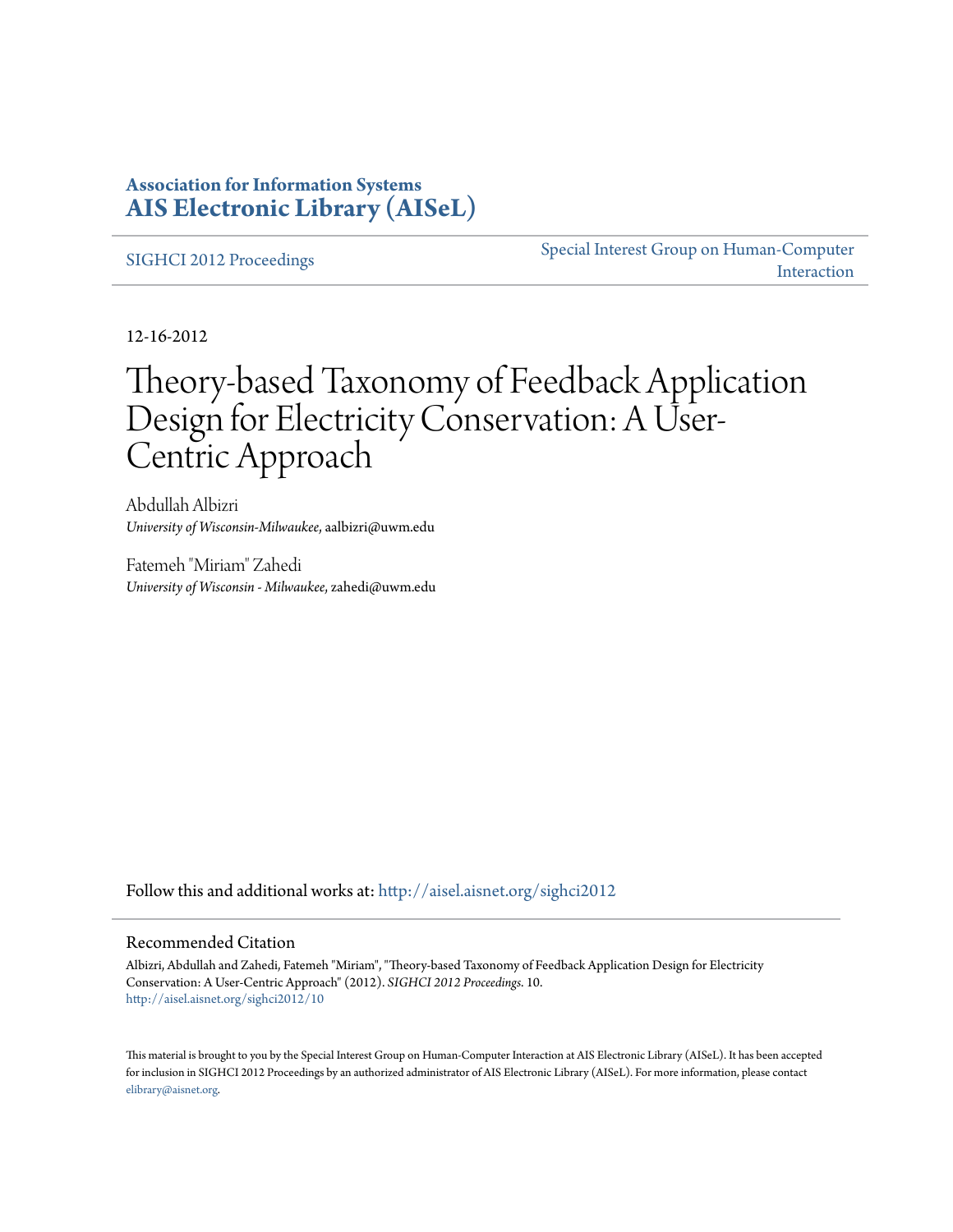## **Theory-based Taxonomy of Feedback Application Design for Electricity Conservation: A User-Centric Approach**

**Abdullah Albizri**  Sheldon B. Lubar School of Business University of Wisconsin-Milwaukee aalbizri@uwm.edu

#### **ABSTRACT**

Electricity consumption feedback applications are considered one of the critical technologies in alleviating the increasing trends of energy consumption and greenhouse gases emissions. Feedback applications are used to motivate electricity users to conserve energy in their households. In this paper, we have relied on an integrative theoretical framework and literature review to propose a comprehensive taxonomy for salient design elements of electricity consumption feedback applications. Using a survey method, we collected data to evaluate the preference and relative importance of the design elements. We found that there is a preferred set of design elements for the feedback applications. Our results could serve as a basis to evaluate the design of existing electricity consumption feedback applications, and help in studying the influence of design elements on beliefs and behaviors related to individuals' electricity conservation.

#### **Keywords**

Electricity, energy consumption, taxonomy, feedback application, design element.

#### **INTRODUCTION**

Existing trends of energy consumption and carbon dioxide emissions are of growing global concern in several fields of inquiry. Greenhouse gases are expected to double by 2050 (IEA 2011). Based on G8 countries' recommendations, the International Energy Agency has developed smart-grid technology roadmaps to reduce greenhouse gas emissions globally (IEA 2011). Although accounting for only 17% of energy consumption, electricity use contributes 40% of global greenhouse gases (IEA 2010). The residential sector accounted for 37% of total electricity consumption in the US in 2011, exceeding the industrial sector, which consumed 26% (U.S. Energy Information Administration 2012). Effective feedback applications can play a critical role by altering individuals' energy consumption behaviors (IEA 2011). Furthermore, feedback applications for household energy consumptions are considered one of the six trends which will influence the growth of the smart grid (Wheelock et al. 2011). The influence of technologies and

#### **Fatemeh ''Mariam'' Zahedi**  Sheldon B. Lubar School of Business University of Wisconsin-Milwaukee zahedi@uwm.edu

feedback mechanisms on consumers' behavior is expected to reduce electricity consumptions by 10 to 30% (Abrahamse et al. 2005).

Industrial and academic researchers have studied electricity-consumption feedback tools and their effects on consumers' electricity consumption. A meta-analysis of 64 pilot projects using existing feedback mechanisms concluded that pilot projects did not achieve the expected rate of electricity conservation (Mattern et al. 2010).

In the IS field, we reviewed the recent Green IS/IT literature (2009-2011) and found 41 papers in the top 6 IS journals and in proceedings from two major IS conferences. Only four papers examine electricity consumption behavior, with focus on the influence of online communities (Baeriswyl et al. 2011b), social competitions (Yim 2011), social norms (Loock et al. 2011), and public games (Baeriswyl et al. 2011a). This clearly shows that the design of IT artifacts for feedback applications in promoting electricity conservation is an area that has not been adequately investigated. This gap has been observed at the international level. "More rigorous and methodical research and evaluation is needed to identify the optimal method to deliver feedback and to understand better the interaction between consumer feedback and pricing or incentives (financial or other) and the effect of enabling technologies (e.g. automation) on results." (IEA 2011, p. 37). Recent Green IT agendas have urged examining the information and levels of detail required by energy consumers to improve their energy efficiency (Watson et al. 2010). Our study addresses this gap by identifying the design elements that motivate electricity consumers' behavior toward energy conservation by asking the following question: What are the design elements of a feedback device application that would motivate electricity consumer's behavior toward energy conservation?

#### **Electricity Conservation and Feedback Applications**

Electricity conservation behaviors refer to the actions exerted to reduce energy consumption and are categorized as efficiency behaviors or curtailment behaviors (Abrahamse et al. 2005). Efficiency behaviors refer to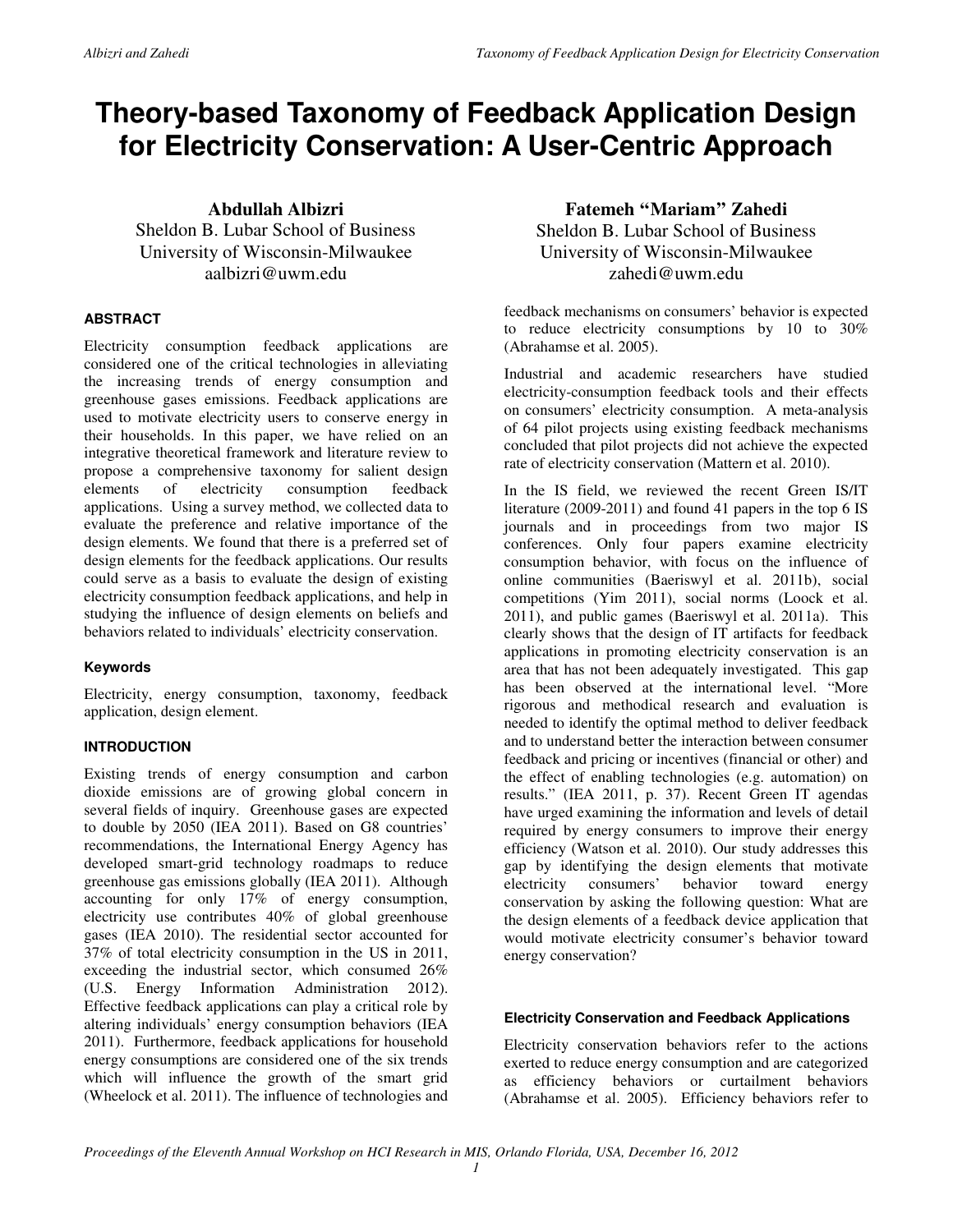one-time actions which reduce electricity consumption such as using energy-efficient light bulbs instead of traditional light bulbs. Curtailment behaviors involve actions over time with the aim of decreasing electricity consumption, such as using laptops instead of desktop computers.

Electricity consumption feedback applications are designed to provide feedback on household electricity consumption to promote electricity conservation (Midden et al. 2007). Feedback device applications can be categorized into in-home display monitors, website applications, and mobile phone applications. A survey conducted on 1,041 electricity consumers in the US showed that 66% were willing to pay for feedback applications, 52% had very strong interest in such devices, and 45% were interested in becoming active users in order to decrease their electricity consumptions (Wheelock 2009). These results show that the general public has significant interest in feedback applications. The design of effective feedback applications requires an in-depth understanding of salient design elements, which is the focus of this work. To this end, we developed a comprehensive taxonomy of design elements for electricity consumption feedback applications based on a theoretical framework and extensive literature review. This taxonomy is used to develop a survey instrument for collecting data about the relative importance of design elements. The analysis of data resulted in the identification of critical design elements for feedback applications.

#### **THEORETICAL FRAMEWORK**

In identifying salient design elements for electricity conversion feedback applications, we examine salient theories and prior research that explored the relationship between feedback interventions and the attitudinal and behavioral processes of electricity consumers. Two theories fall within this framework—the Feedback Intervention Theory (FIT) (Kluger and DeNisi 1996) and the Learning Theory (Kolb 1984).

Feedback Intervention Theory (FIT) (Kluger and DeNisi 1996) examined the influence of feedback interventions on performance. FIT defines feedback interventions as any action performed by an "external agent" to deliver feedback on the performance of the task (Kluger and DeNisi 1996). Integrating several theories such as control theory (Carver and Scheier 1981), goal setting theory (Locke and Latham 1990), and action theory (Frese and Zapf 1994), FIT suggests that individual's performance is positively influenced if feedback is well-timed, directs attention to the details of the task with guiding information, and is coupled with an appropriate goal setting intervention. For example, in our context, a goal is defined as a newly assigned level of electricity consumption relative to an initial (or prior) consumption level. The pertinence of having a goal coupled with feedback was supported by a meta-analysis of 23,663

observations (Kluger and DeNisi 1996). Moreover, FIT argues that goals or levels of control are organized hierarchically—with the lowest level being task-specific, going up to task-motivated, and then to meta-tasks (selfrelated). Feedback interventions could change behaviors depending on the goal level in the hierarchy. In our context, the task is energy conservation. In this context, if users have a self-related goal such as being proenvironment, they will be less affected by feedback interventions focusing on task-specific goals, such as saving energy when using appliances (McCalley et al. 2011).

Learning Theory (Kolb 1984) posits that feedback information modifies individuals' perceptions and behaviors. Based on learning theory, feedback impacts users' perceptions and abilities related to electricity conservation. The learning process involves electricity usage and receiving feedback. This process helps users better manage their consumption, eventually leading to more sustainable practices (Darby 2010). Therefore, users with different levels of motivation and skill need feedback to guide them in enhancing their electricity conservation behaviors in terms of saving or more efficient usage (Darby 2010).

Our theoretical framework is an integration of FIT and the learning theory. Based on this framework, we propose that residential households will go through a learning process when presented with feedback information (Figure 1).



**Figure 1. Feedback Intervention Process** 

We posit that users initially have attitudes and beliefs related to electricity conservation. When introduced to a device on which a feedback application resides, users go through the pre-consumption intervention stage (or antecedent interventions) whereby they use the feedback application to set their goals and receive information, tips and recommendations from the feedback application (Figure 1). After consuming electricity, users are exposed to the post-consumption intervention stage when the feedback application provides users with feedback and rewards in terms of their performance. According to the learning theory (Kolb 1984), the feedback application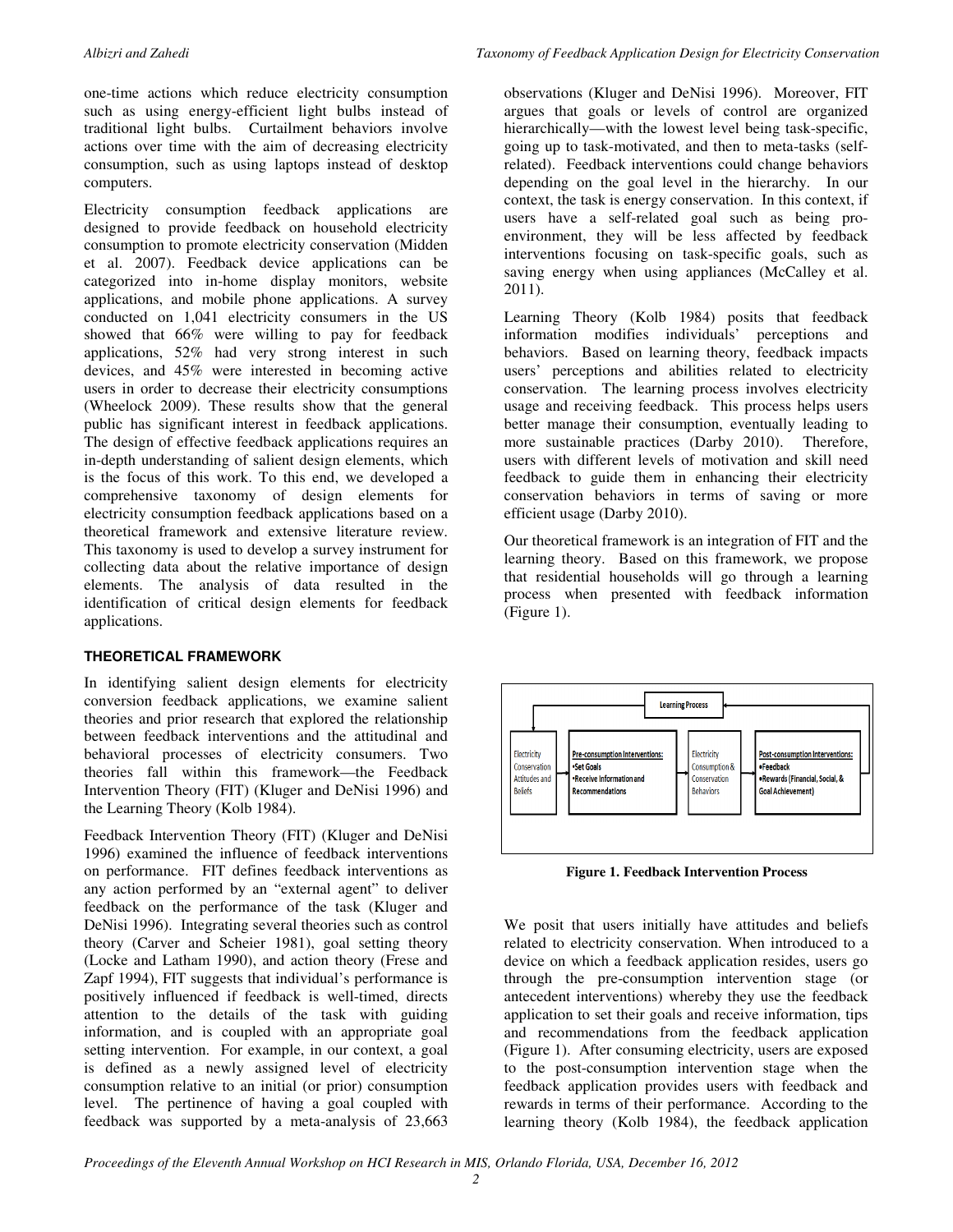constitutes a reverse process flow, in which the flow reverses back through learning to dynamically impact users' salient beliefs and attitudes. Our study focuses on developing the taxonomy of design elements feedback applications' pre- and post consumption interventions.

#### **Taxonomy of Design Elements**

Based on FIT, effective feedback is the one which relates to the goals and enables the elimination of the discrepancy between current and future desired state (Kluger and DeNisi 1996). We posit that feedback applications design elements should enhance the learning process. This requires an investigation of feedback information contents that includes goals, recommendations, assessment of consumption and feedback information. Furthermore, influencing users' behaviors requires an effective delivery of feedback information through a suitable interface and an appropriate device or medium on which the application works. Hence, design elements could be categorized into feedback information, interface, and media elements. Guided by this theoretical framework, we carried out extensive literature review to identify the taxonomy of details within each category. Figures 2, 3, and 4 show the proposed taxonomy. The table summarizing the the definitions and sources for concepts used in the taxonomy and the discussion of each category were removed due to the space limitation.

Information Content Category. The taxonomy for this category is reported in Figure 2. This category involves the information contents of feedback applications and has scope, comparative content, information granularity and information type as subcategories.

Visual Display Mode. Different display options are available to communicate information in feedback applications. Users can see their consumption information not only in numbers—kWh, money or carbon emission but also in various graphical displays, dashboards or even pictograms.

Media Category. The taxonomy for this category is reported in Figure 4. This category refers to the elements related to devices or media on which the feedback application runs, as well as their privacy and security features.

#### **METHODOLOGY**

The proposed taxonomy presents a guideline for designing feedback applications. We developed a survey instrument to collect data for the different importance ratings of design elements and the preferences for the different design options. The survey results allowed us to investigate whether there are certain design elements which were significantly preferred and whether there are major differences in the preferences signifying the need for personalization of feedback applications based on users' profiles. A web-based survey was used for data

collection. Students in a Midwestern state in the US were invited to participate in the survey, and a small extra credit was offered as an incentive. Invitations were sent either by email to targeted students or in face-to-face invitations in the classroom. 546 participants were invited to participate and 372 took the survey, resulting in a response rate of 68%. The data was cleansed to remove those who had taken less than 7 minutes and 30 seconds to complete the survey—the minimum time deemed needed to take the survey with care—to ensure that responses were the result of careful reading.





*Proceedings of the Eleventh Annual Workshop on HCI Research in MIS, Orlando Florida, USA, December 16, 2012*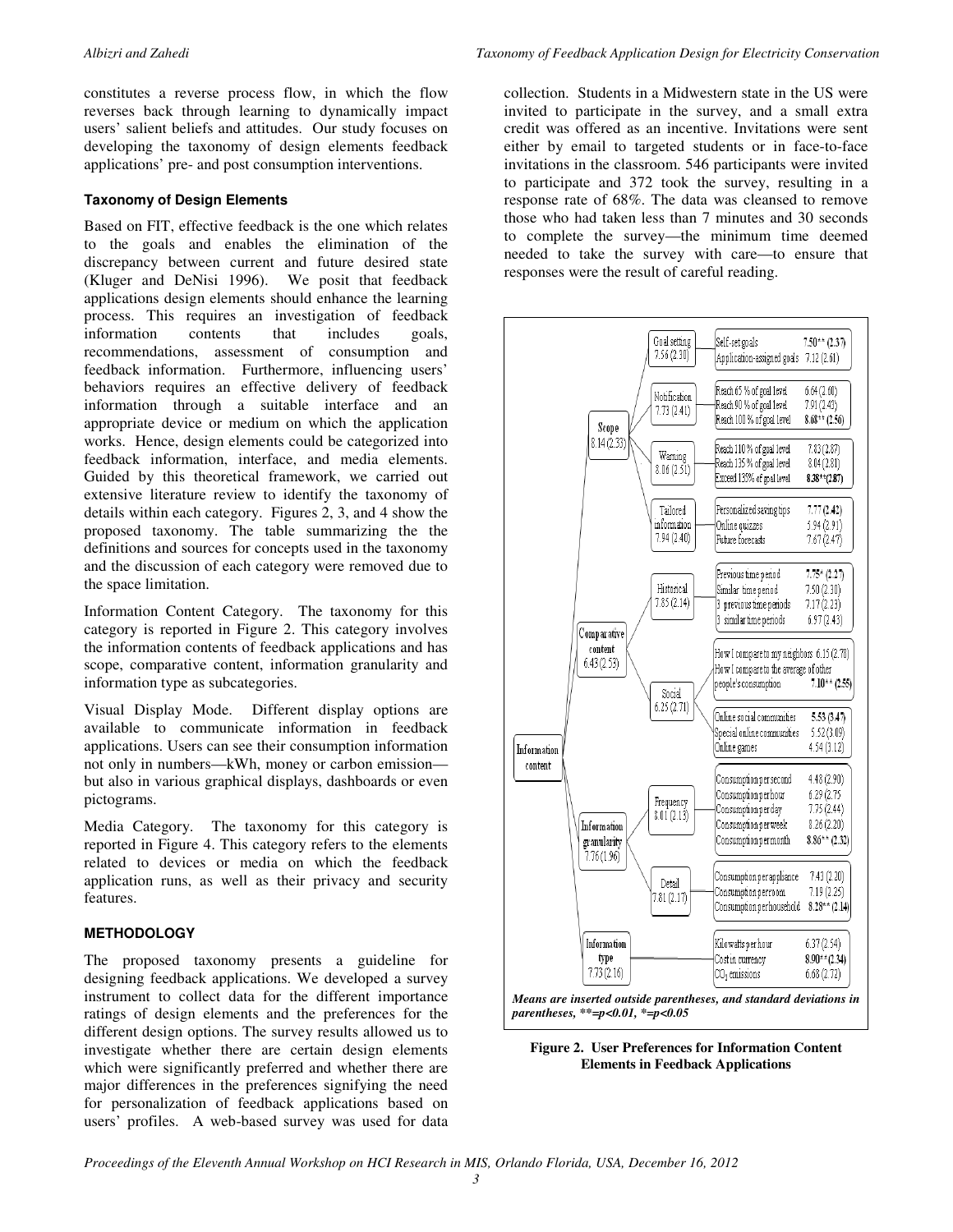

**Figure 3. User Preferences for Interface Design Elements in Feedback Applications** 



**Figure 4. User Preferences for Medium Elements in Feedback Applications** 

#### **ANALYSIS AND RESULTS**

In order to study the preferences of the design elements by our respondents, we calculated the mean and standard deviation for each element in our taxonomy and performed t-tests to study the elements that were significantly preferred over others within each category. A statistically significant result implies that at least one element in the last level was preferred over all other options in the taxonomy. Figures 2, 3, and 4 show the preferences of the design elements in the taxonomy.

Information content (Figure 2). For the scope, goal setting in the scope subcategory is often described as a crucial method of inducing electricity conservation. Results indicated respondents preferred to set their own goals. Users mostly prefer to get notified when their consumption reaches 100% of their pre-set goal and to be warned when they exceed their goal by 135%. Although these findings do not provide a high range of detail to the user, they reinforce literature findings suggesting that some users find notification disruptive (Isaacson et al. 2006). Supporting this finding was the fact that participants preferred notification and warning levels should respectively be low and medium. Energy saving tips was the most preferred tailored information. These indicated the need for personalized guidelines in helping users conserve electricity based on their habits and lifestyle.

Regarding information comparisons, historical comparison to the previous period and comparison to social injunctive norm (comparison with other people's consumption) were preferred. Surveyed participants were interested in having social interaction with online communities, affirming today's social trends of online socialization.

For information granularity, there was a clear preference for consumption information at the household level over room and appliance details. Furthermore, there was a preference for information delivered monthly, which was an unexpected result. It seems that respondents preferred getting feedback in the style of monthly electricity bills to which they were accustomed. This could also be due to the lack of strong motivations such as achieving a pre-set goal.

For information type, our results showed that the currency unit seemed to be the most important information type unit, indicating preference for financial reward by reducing cost. This is in line with existing literature (Bartram et al. 2010) which suggests that kWh and carbon emissions are abstract for individuals who are not electrical engineers.

Visual display modes (Figure 3). The results indicated preference for dashboards to display household consumption. For comparisons' display bar graphs seemed to be the favorite mode. The only exception lies in the injunctive social comparison where there is a preference for a grading scale that shows how well they

*Proceedings of the Eleventh Annual Workshop on HCI Research in MIS, Orlando Florida, USA, December 16, 2012*